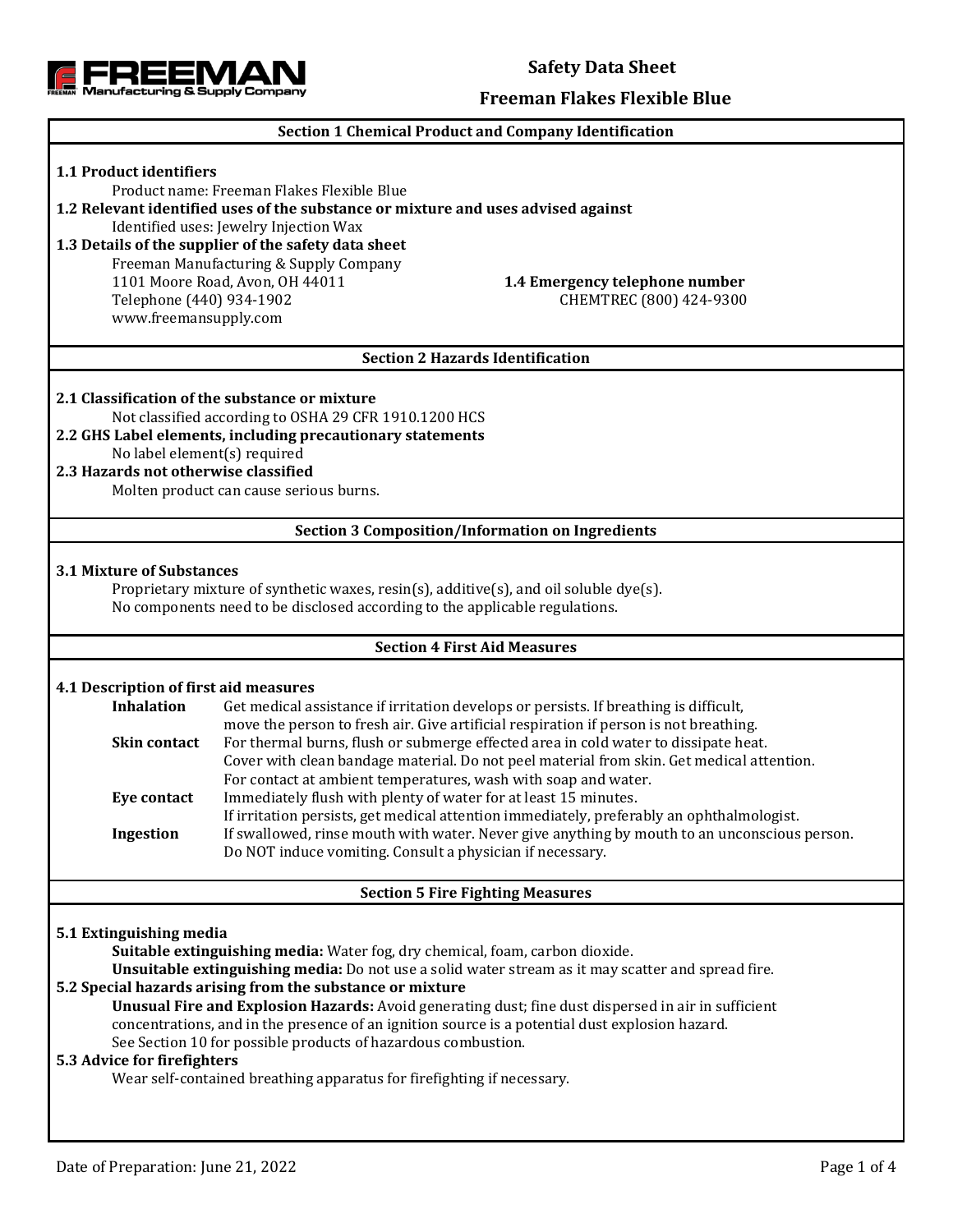# **Section 6 Accidental Release Measures 6.1 Personal precautions, protective equipment and emergency procedures** Avoid contact with skin and eyes. Wear appropriate personal protective equipment, see Section 8. **6.2 Environmental precautions** Should not be released into the environment. Prevent product from entering drains. **6.3 Methods and materials for containment and cleaning up** Do not walk through spilled material. Avoid dust formation. Contain spillage and use clean non-sparking tools to collect material. Shovel spillage into suitable container for disposal. **Section 7 Handling and Storage 7.1 Precautions for safe handling** Wear appropriate personal protective equipment, see Section 8. Avoid contact with skin and eyes. Wash thoroughly with soap and water after handling. Do not use in areas without adequate ventilation. Avoid breathing fumes. Avoid dust formation. Avoid contact with molten material. **Specific end use(s):** Avoid heating above 100°C (212°F) during the normal investment casting process (except dewax operations). Do not let molten product stand in melt tanks and injection machines, stir product continuously. **7.2 Conditions for safe storage, including any incompatibilities** Store at ambient temperatures. Keep in closed container when not in use. Keep away from ignition sources, heat, open flames, and direct sunlight. Do not store with incompatible materials, see Section 10. **Section 8 Exposure Controls/Personal Protection 8.1 Control parameters Substance Name Exposure Limit / Standard Source**  $Wax \, \text{fumes}$  2 mg/m<sup>3</sup> TWA  $ACGIH$ **8.2 Exposure controls Appropriate engineering controls** Good general ventilation (typically 10 air changes per hour) should be used. Ventilation rates should be matched to conditions. Supplementary local exhaust ventilation may be needed in special circumstances, such as poorly ventilated spaces, very hot processing, mechanical generation of dusts, etc. **8.3 Personal protective equipment Eye/Face** Wear safety glasses equipped with side shields, or safety goggles. **Hands** Chemical protective gloves should not be needed when handling this material. Use gloves to protect from mechanical injury. Use gloves with insulation for thermal protection when needed. **Skin/Body** No precautions other than clean body-covering clothing should be needed. **Respiratory** The need for respiratory protection is not anticipated under normal use conditions and with adequate ventilation. If elevated airborne concentrations above applicable workplace exposure levels are anticipated, or when adverse effects such as respiratory irritation has been experienced, or where indicated by your risk assessment process, then use an approved air-purifying respirator. Use an approved air-purifying respirator with organic vapor cartridge and particulate pre-filter when vapors are generated at increased temperatures. **Safety Stations** Make emergency eyewash stations and washing facilities available in work area. **General Hygienic Practices** Wash thoroughly after handling, and before eating, drinking or smoking. Remove contaminated clothing promptly and clean thoroughly before reuse. Avoid contamination of food, beverages, or smoking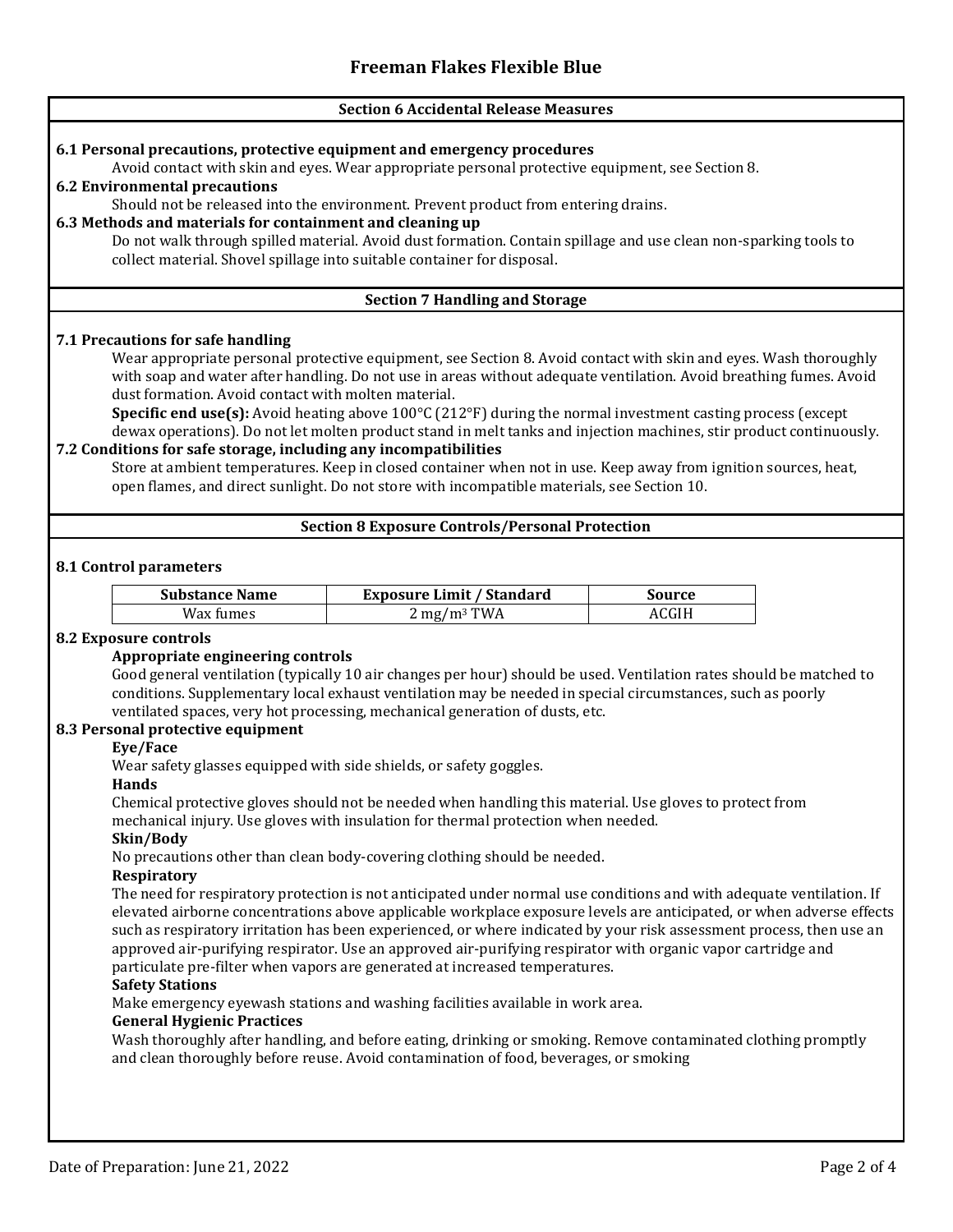|                                                           | <b>Section 9 Physical and Chemical Properties</b>                |  |  |  |
|-----------------------------------------------------------|------------------------------------------------------------------|--|--|--|
|                                                           |                                                                  |  |  |  |
| 9.1 Information on basic physical and chemical properties | Solid                                                            |  |  |  |
| <b>Physical State</b><br>Color                            | Blue                                                             |  |  |  |
|                                                           | Mild                                                             |  |  |  |
| <b>Odor</b>                                               |                                                                  |  |  |  |
| <b>Odor Threshold</b>                                     | No data available                                                |  |  |  |
| pH                                                        | No data available                                                |  |  |  |
| <b>Melting Point</b>                                      | $>150^{\circ}$ F (66°C)                                          |  |  |  |
| <b>VOC Content</b>                                        | 0                                                                |  |  |  |
| <b>Boiling Point</b>                                      | No data available                                                |  |  |  |
| <b>Flash Point</b>                                        | 465°F (240°C)                                                    |  |  |  |
| <b>Evaporation rate</b>                                   | No data available                                                |  |  |  |
| <b>Flammability (solid, gas)</b>                          | No data available                                                |  |  |  |
| <b>Upper/lower flammability</b>                           | No data available                                                |  |  |  |
| <b>Vapor Pressure</b>                                     | No data available                                                |  |  |  |
| <b>Vapor Density</b>                                      | No data available                                                |  |  |  |
| <b>Relative Density (g/cc)</b>                            | $0.9 \pm 0.05$                                                   |  |  |  |
| <b>Water Solubility</b>                                   | Negligible                                                       |  |  |  |
| Coefficient: n-octanol/water                              | No data available                                                |  |  |  |
| <b>Auto-Ignition Temperature</b>                          | No data available                                                |  |  |  |
| <b>Viscosity</b>                                          | Solid at room temperature                                        |  |  |  |
| <b>Explosive Properties</b>                               | None                                                             |  |  |  |
| <b>Oxidizing Properties</b>                               | None                                                             |  |  |  |
|                                                           |                                                                  |  |  |  |
|                                                           | <b>Section 10 Stability and Reactivity</b>                       |  |  |  |
|                                                           |                                                                  |  |  |  |
| 10.1 Reactivity:                                          | No dangerous reaction known under conditions of normal use.      |  |  |  |
| 10.2 Chemical stability:                                  | Stable under recommended storage conditions.                     |  |  |  |
| 10.3 Possibility of hazardous reactions:                  | Hazardous polymerization does not occur.                         |  |  |  |
| 10.4 Conditions to avoid:                                 | Heat, sparks, open flame. Avoid dust formation.                  |  |  |  |
| 10.5 Incompatible materials:                              | Strong oxidizing agents.                                         |  |  |  |
| 10.6 Hazardous decomposition products                     | May include: carbon monoxide, carbon dioxide                     |  |  |  |
| <b>Section 11 Toxicological Information</b>               |                                                                  |  |  |  |
|                                                           |                                                                  |  |  |  |
| 11.1 Information on likely routes of exposure             | Eve contact, skin contact, ingestion                             |  |  |  |
| <b>Acute Oral Toxicity</b>                                | Very low toxicity if swallowed. Harmful effects not anticipated  |  |  |  |
|                                                           | from swallowing small amounts.                                   |  |  |  |
| <b>Acute Dermal Toxicity</b>                              | No adverse effects anticipated from skin absorption.             |  |  |  |
| <b>Acute Inhalation Toxicity</b>                          | Vapors released during thermal processing may cause              |  |  |  |
|                                                           | respiratory irritation.                                          |  |  |  |
| <b>Skin Corrosion/Irritation</b>                          | Classification criteria not met                                  |  |  |  |
| <b>Serious Eye Damage/Eye Irritation</b>                  | Classification criteria not met                                  |  |  |  |
| <b>Respiratory or Skin Sensitization</b>                  | Classification criteria not met                                  |  |  |  |
| <b>Germ Cell Mutagenicity</b>                             | Classification criteria not met                                  |  |  |  |
| Carcinogenicity                                           | No component of this product present at levels greater than or   |  |  |  |
|                                                           | equal to 0.1% is identified as a known or anticipated carcinogen |  |  |  |
|                                                           | by IARC, NTP, or OSHA.                                           |  |  |  |
| <b>Reproductive Toxicity</b>                              | Classification criteria not met                                  |  |  |  |
| <b>Aspiration Hazard</b>                                  | Not relevant                                                     |  |  |  |
| <b>Specific Target Organ Toxicity (STOT)</b>              |                                                                  |  |  |  |
| <b>Single Exposure</b>                                    | Not expected                                                     |  |  |  |
| <b>Repeated Exposure</b>                                  | No data available                                                |  |  |  |
|                                                           |                                                                  |  |  |  |